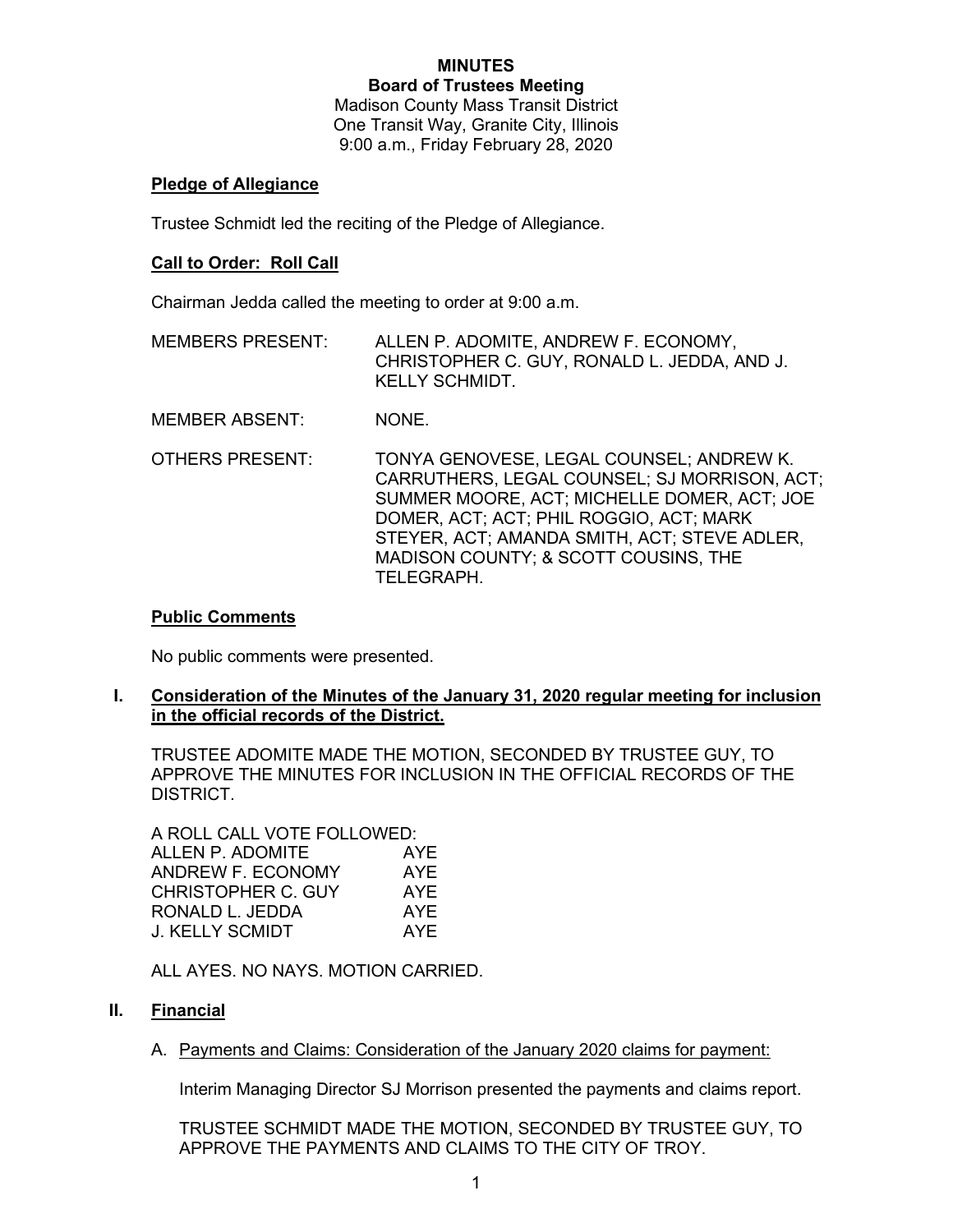A ROLL CALL VOTE FOLLOWED:

ALLEN P. ADOMITE ABSTAINED ANDREW F. ECONOMY AYE CHRISTOPHER C. GUY AYE RONALD L. JEDDA AYE J. KELLY SCHMIDT AYE

ALL AYES. NO NAYS. TRUSTEE ADOMITE ABSTAINED. MOTION CARRIED.

TRUSTEE GUY MADE THE MOTION, SECONDED BY TRUSTEE SCHMIDT, TO APPROVE THE PAYMENTS AND CLAIMS, EXCLUDING THE PAYMENTS AND CLAIMS TO THE CITY OF TROY.

A ROLL CALL VOTE FOLLOWED:

ALLEN P. ADOMITE AYE ANDREW F. ECONOMY AYE CHRISTOPHER C. GUY AYE RONALD L. JEDDA AYE J. KELLY SCHMIDT AYE

ALL AYES. NO NAYS. MOTION CARRIED.

B. Monthly Financial Report: Reviews of the monthly financial records as of January 31, 2020:

Interim Managing Director SJ Morrison presented the monthly financial report.

TRUSTEE ADOMITE MADE THE MOTION, SECONDED BY TRUSTEE SCHMIDT TO APPROVE OF THE MONTHLY FINANCIAL REPORT AS OF DATE.

A ROLL CALL VOTE FOLLOWED:

ALLEN P. ADOMITE AYE<br>ANDREW F. ECONOMY AYE ANDREW F. ECONOMY CHRISTOPHER C. GUY AYE RONALD L. JEDDA AYE J. KELLY SCHMIDT AYE

ALL AYES. NO NAYS. MOTION CARRIED.

#### **III. Transit Service**

- A. Managing Director's Report: Interim Managing Director SJ Morrison produced the report.
	- i. Amanda Smith, ACT Manager of Marketing & Transit Automation, presented the public comments for the proposed May 2020 Service Change.

TRUSTEE ADOMITE MADE THE MOTION, SECONDED BY TRUSTEE SCHMIDT TO APPROVE OF THE MAY 2020 SERVICE CHANGE:

A ROLL CALL VOTE FOLLOWED:

ALLEN P. ADOMITE AYE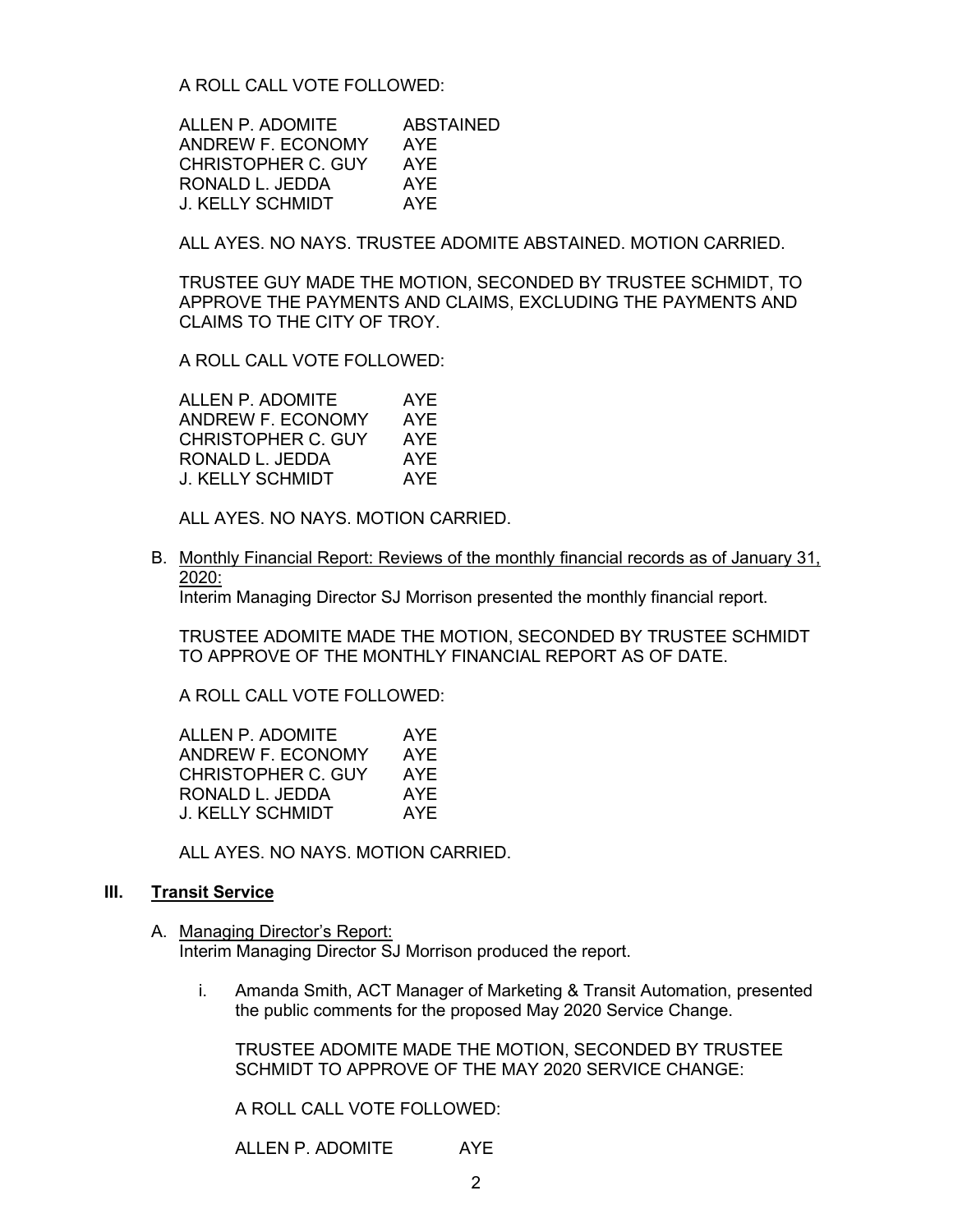| ANDREW F. ECONOMY  | AYF |
|--------------------|-----|
| CHRISTOPHER C. GUY | AYF |
| RONALD L. JEDDA    | AYF |
| J. KELLY SCHMIDT   | AYF |

ALL AYES. NO NAYS. MOTION CARRIED.

- ii. Interim Managing Director SJ Morrison presented the alternative transit solutions.
- iii. Interim Managing Director SJ Morrison mentioned the establishment of foundation for the MCT Trails.
- B. TRUSTEE ADOMITE MADE THE MOTION, SECONDED BY TRUSTEE ECONOMY, TO APPROVE THE FOLLOWING RESOLUTION:
	- 20-33 AUTHORIZING EQUAL EMPLOYMENT OPPORTUNITY PROGRAM PURSUANT TO FEDERAL REQUIREMENTS

A ROLL CALL VOTE FOLLOWED:

| ALLEN P. ADOMITE   | AYE |
|--------------------|-----|
| ANDREW F. ECONOMY  | AYE |
| CHRISTOPHER C. GUY | AYF |
| RONALD L. JEDDA    | AYE |
| J. KELLY SCHMIDT   | AYF |

ALL AYES. NO NAYS. MOTION CARRIED.

- C. TRUSTEE ADOMITE MADE THE MOTION, SECONDED BY TRUSTEE SCHMIDT, TO APPROVE THE FOLLOWING RESOLUTION:
	- 20-34 AUTHORIZING AN AMENDMENT OF AN AGREEMENT WITH VOLKERT FOR LAND ACQUISITION SERVICES

A ROLL CALL VOTE FOLLOWED:

| ALLEN P. ADOMITE          | AYF |
|---------------------------|-----|
| ANDREW F. ECONOMY         | AYE |
| <b>CHRISTOPHER C. GUY</b> | AYF |
| RONALD L. JEDDA           | AYE |
| J. KELLY SCHMIDT          | AYF |

ALL AYES. NO NAYS. MOTION CARRIED.

D. TRUSTEE GUY MADE THE MOTION, SECONDED BY TRUSTEE SCHMIDT, TO APPROVE THE FOLLOWING RESOLUTION:

20-35 AUTHORIZING AN AMENDMENT TO THE OATES CONTRACT FOR ADDING EASTGATE SECURITY PROVISIONS

A ROLL CALL VOTE FOLLOWED:

| ALLEN P. ADOMITE   | AYE |
|--------------------|-----|
| ANDREW F. ECONOMY  | AYF |
| CHRISTOPHER C. GUY | AYF |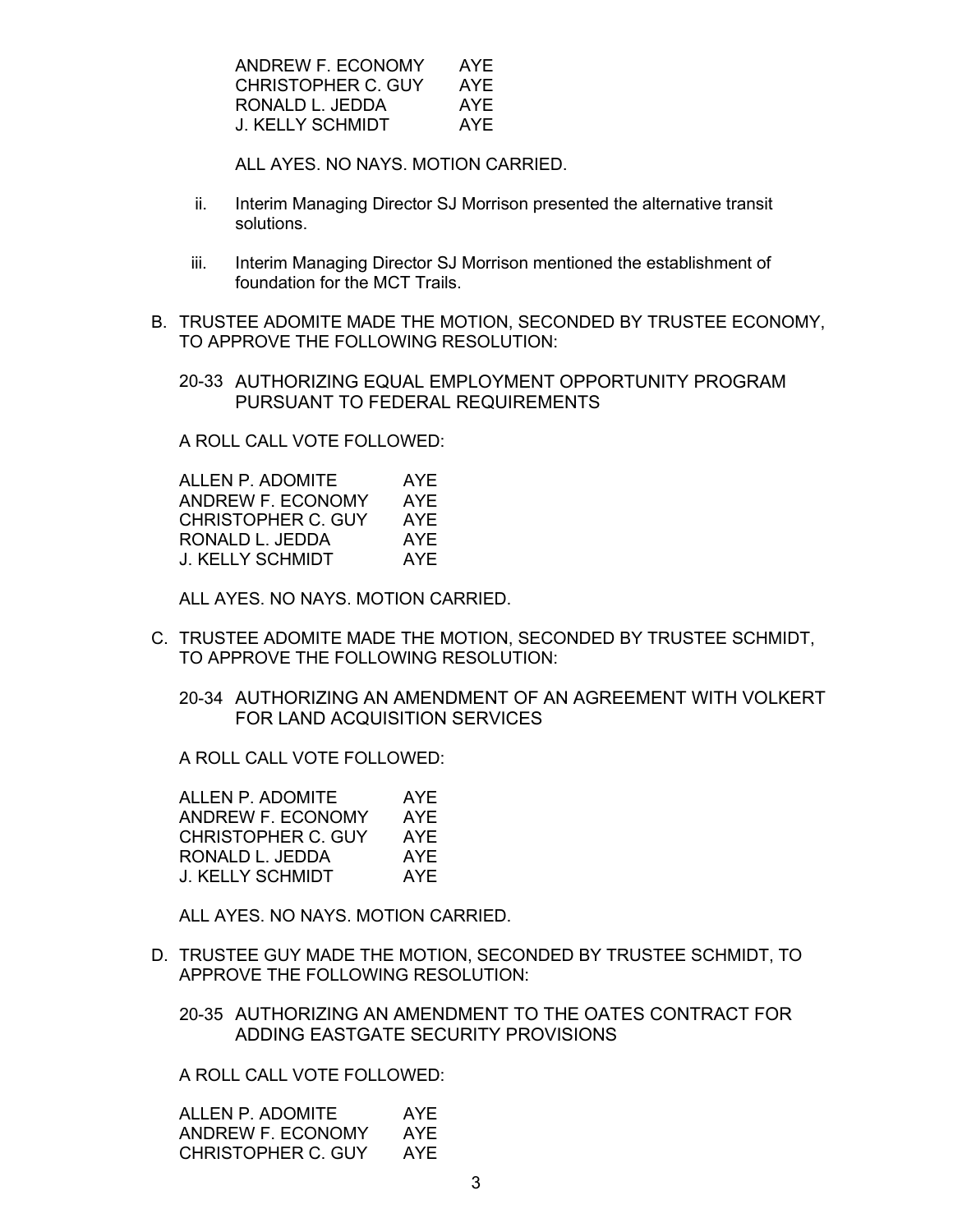| RONALD L. JEDDA         | AYE |
|-------------------------|-----|
| <b>J. KELLY SCHMIDT</b> | AYE |

ALL AYES. NO NAYS. MOTION CARRIED.

E. TRUSTEE ECONOMY MADE THE MOTION, SECONDED BY TRUSTEE ADOMITE, TO APPROVE THE FOLLOWING RESOLUTION:

20-36 AUTHORIZING THE FILING OF APPLICATION WITH THE FEDERAL TRANSIT ADMINISTRATION BUSES & BUS FACILITIES GRANT PROGRAM FOR 40-FOOT TRANSIT BUSES

A ROLL CALL VOTE FOLLOWED:

ALLEN P. ADOMITE AYE ANDREW F. ECONOMY AYE CHRISTOPHER C. GUY AYE RONALD L. JEDDA AYE J. KELLY SCHMIDT AYE

ALL AYES. NO NAYS. MOTION CARRIED.

- F. TRUSTEE ADOMITE MADE THE MOTION, SECONDED BY TRUSTEE GUY, TO APPROVE THE FOLLOWING RESOLUTION:
	- 20-37 AUTHORIZING THE AWARD OF CONTRACT FOR THE PURCHASE AND DELIVERY OF MINIVANS

A ROLL CALL VOTE FOLLOWED:

| ALLEN P. ADOMITE        | AYE |
|-------------------------|-----|
| ANDREW F. ECONOMY       | AYE |
| CHRISTOPHER C. GUY      | AYF |
| RONALD L. JEDDA         | AYE |
| <b>J. KELLY SCHMIDT</b> | AYF |

ALL AYES. NO NAYS. MOTION CARRIED.

- G. TRUSTEE ADOMITE MADE THE MOTION, SECONDED BY TRUSTEE SCHMIDT, TO APPROVE THE FOLLOWING RESOLUTION:
	- 20-38 AUTHORIZING THE FILING OF APPLICATIONS WITH THE ILLINOIS DEPARTMENT OF NATURAL RESOURCES FOR BIKE PATH PROGRAM FUNDS

A ROLL CALL VOTE FOLLOWED:

| ALLEN P. ADOMITE   | AYE |
|--------------------|-----|
| ANDREW F. ECONOMY  | AYE |
| CHRISTOPHER C. GUY | AYE |
| RONALD L. JEDDA    | AYE |
| J. KELLY SCHMIDT   | AYF |

ALL AYES. NO NAYS. MOTION CARRIED.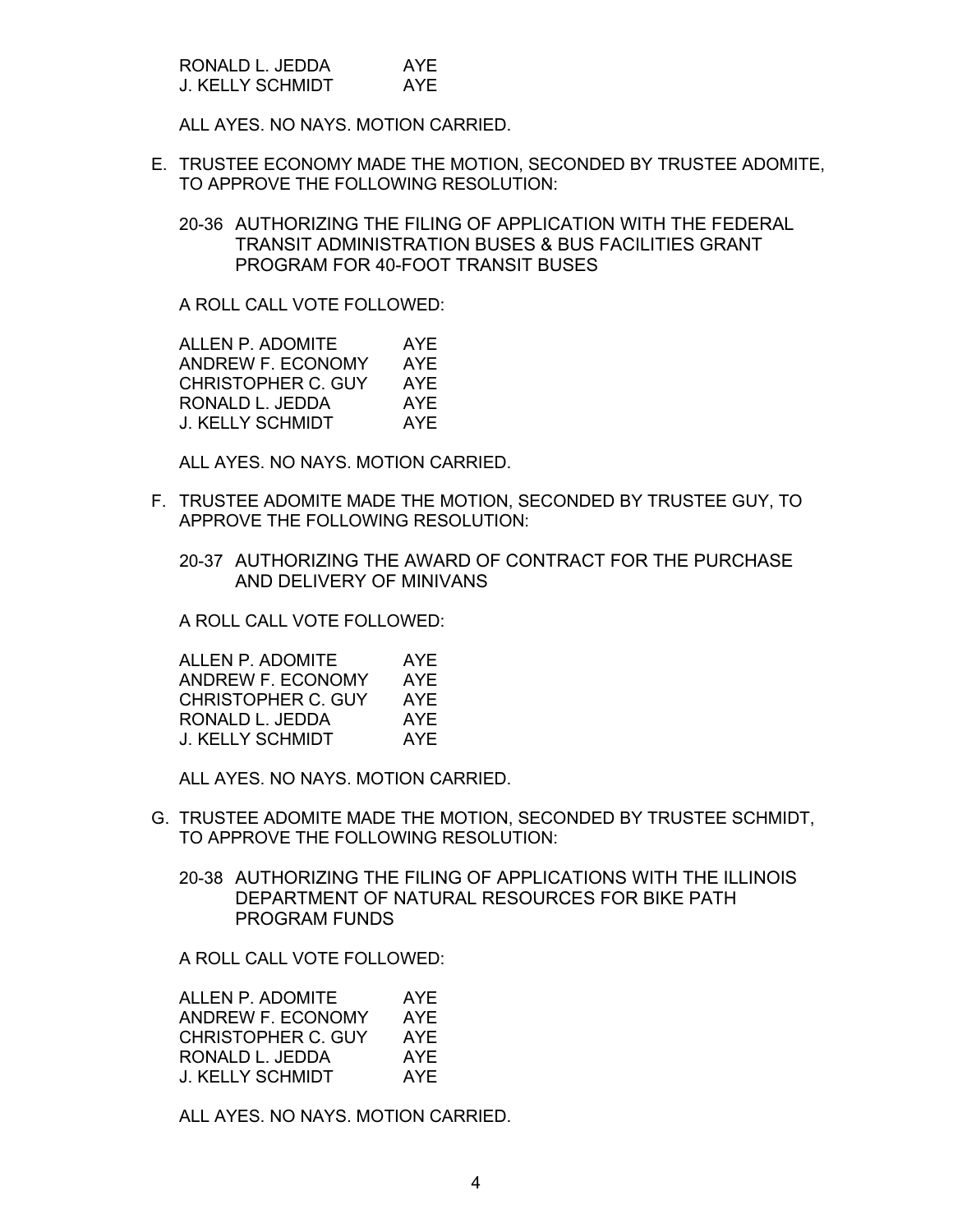- H. TRUSTEE ADOMITE MADE THE MOTION, SECONDED BY TRUSTEE GUY, TO APPROVE THE FOLLOWING RESOLUTION:
	- 20-39 AUTHORIZING THE AWARD OF CONTRACT FOR CONSTRUCTION OF TROY O'FALLON ROAD SIDEWALK PROJECT

A ROLL CALL VOTE FOLLOWED:

ALLEN P ADOMITE AYE ANDREW F. ECONOMY AYE CHRISTOPHER C. GUY AYE RONALD L. JEDDA AYE J. KELLY SCHMIDT AYE

ALL AYES. NO NAYS. MOTION CARRIED.

I. TRUSTEE ADOMITE MADE THE MOTION, SECONDED BY TRUSTEE ECONOMY, TO APPROVE THE FOLLOWING RESOLUTION:

20-40 AUTHORIZING ELECTRONIC ATTENDANCE POLICY, PURSUANT TO THE ILLINOIS OPEN MEETINGS ACT

A ROLL CALL VOTE FOLLOWED:

| ALLEN P. ADOMITE   | AYF |
|--------------------|-----|
| ANDREW F. ECONOMY  | AYE |
| CHRISTOPHER C. GUY | AYF |
| RONALD L. JEDDA    | AYE |
| J. KELLY SCHMIDT   | AYF |

ALL AYES. NO NAYS. MOTION CARRIED.

- J. TRUSTEE ADOMITE MADE THE MOTION, SECONDED BY TRUSTEE GUY, TO APPROVE THE FOLLOWING RESOLUTION:
	- 20-41 AUTHORIZING FUNDS TO ENGAGE A SEARCH FIRM FOR MANAGING DIRECTOR

A ROLL CALL VOTE FOLLOWED:

| ALLEN P. ADOMITE   | AYE |
|--------------------|-----|
| ANDREW F. ECONOMY  | AYE |
| CHRISTOPHER C. GUY | AYE |
| RONALD L. JEDDA    | AYE |
| J. KELLY SCHMIDT   | AYF |
|                    |     |

ALL AYES. NO NAYS. MOTION CARRIED.

**IV. Other Business:**

No other business reported.

# **V. Executive session to discuss the acquisition, and/or sale or lease of property under 5 ILCS 2 (c)(5) of the Open Meetings Act.**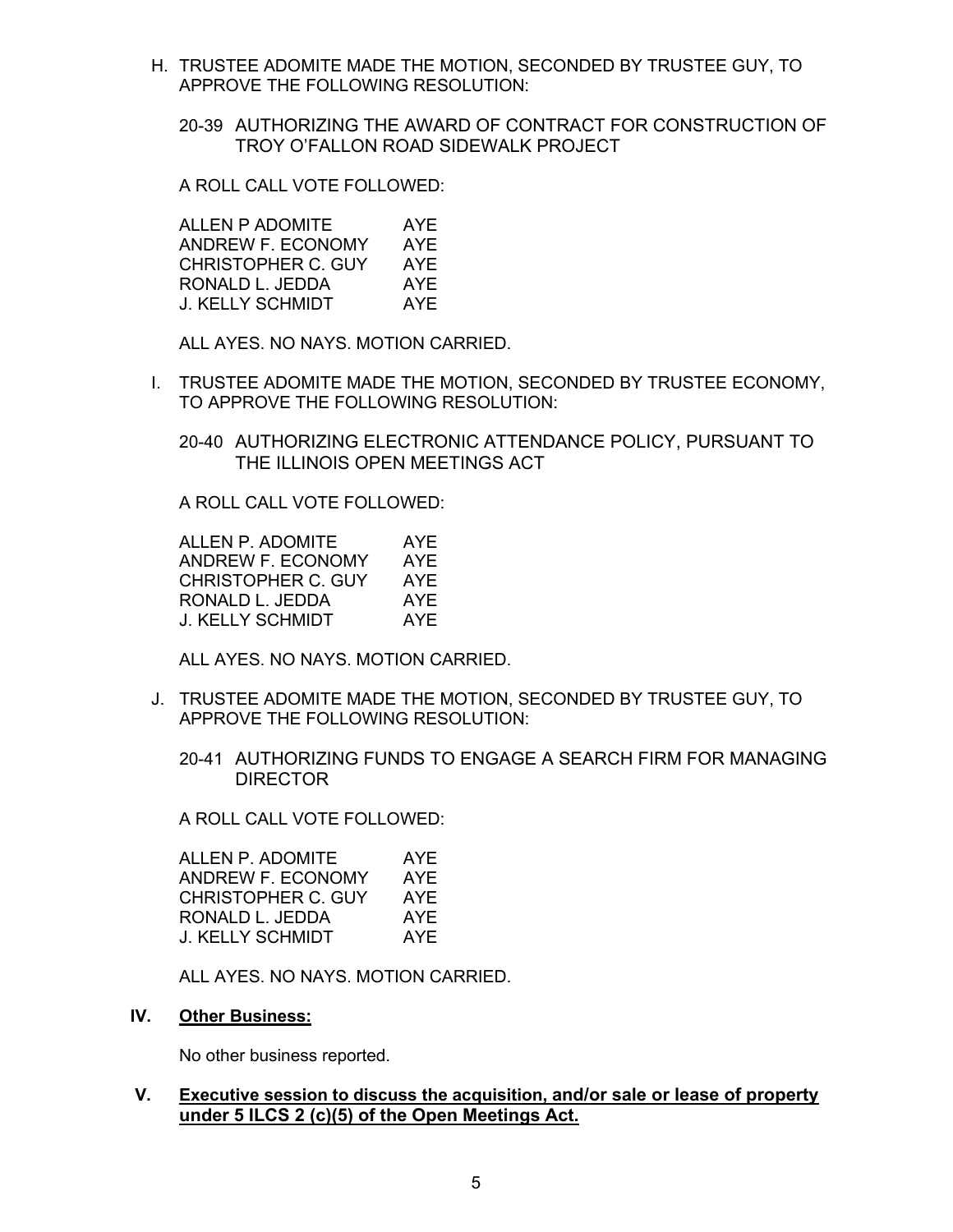TRUSTEE ADOMITE MADE THE MOTION, SECONDED BY TRUSTEE ECONOMY, TO MOVE INTO EXECUTIVE SESSION TO DISCUSS THE ACQUISITION, AND/OR SALE OF LEASE OF PROPERTY (5 ILCS 120/2 ET. SEQ., 2(C)(5) OF THE OPEN MEETINGS ACT).

A ROLL CALL VOTE FOLLOWED:

| ALLEN P. ADOMITE          | AYE |
|---------------------------|-----|
| ANDREW F. ECONOMY         | AYE |
| <b>CHRISTOPHER C. GUY</b> | AYE |
| RONALD L. JEDDA           | AYE |
| J. KELLY SCHMIDT          | AYF |

ALL AYES. NO NAYS. MOTION CARRIED.

TRUSTEE ADOMITE MADE THE MOTION, SECONDED BY TRUSTEE SCHMIDT, TO RETURN TO REGULAR SESSION.

A ROLL CALL VOTE FOLLOWED:

| ALLEN P. ADOMITE   | AYE |
|--------------------|-----|
| ANDREW F. ECONOMY  | AYE |
| CHRISTOPHER C. GUY | AYF |
| RONALD L. JEDDA    | AYE |
| J. KELLY SCHMIDT   | AYF |

ALL AYES. NO NAYS. MOTION CARRIED.

A. TRUSTEE SCHMIDT MADE THE MOTION, SECONDED BY TRUSTEE ADOMITE, TO APPROVE OF THE FOLLOWING RESOLUTION:

20-42 AUTHORIZING THE ACQUISITION OF REAL PROPERTY, INCLUDING THE USE OF THE POWER OF EMINENT DOMAIN

A ROLL CALL VOTE FOLLOWED:

| ALLEN P. ADOMITE          | AYE |
|---------------------------|-----|
| ANDREW F. ECONOMY         | AYE |
| <b>CHRISTOPHER C. GUY</b> | AYE |
| RONALD L. JEDDA           | AYE |
| J. KELLY SCHMIDT          | AYE |

ALL AYES. NO NAYS. MOTION CARRIED.

- B. TRUSTEE ADOMITE MADE AN OMNIBUS MOTION, SECONDED BY TRUSTEE GUY, TO APPROVE OF THE FOLLOWING RESOLUTIONS:
	- 20-43 AUTHORIZING THE NEGOTIATION FOR THE ACQUISITION OF PROPERTY, INCLUDING USE OF THE POWER OF EMINENT DOMAIN
	- 20-44 AUTHORIZING THE NEGOTIATION FOR THE ACQUISITION OF PROPERTY, INCLUDING USE OF THE POWER OF EMINENT DOMAIN
	- 20-45 AUTHORIZING THE NEGOTIATION FOR THE ACQUISITION OF PROPERTY, INCLUDING USE OF THE POWER OF EMINENT DOMAIN